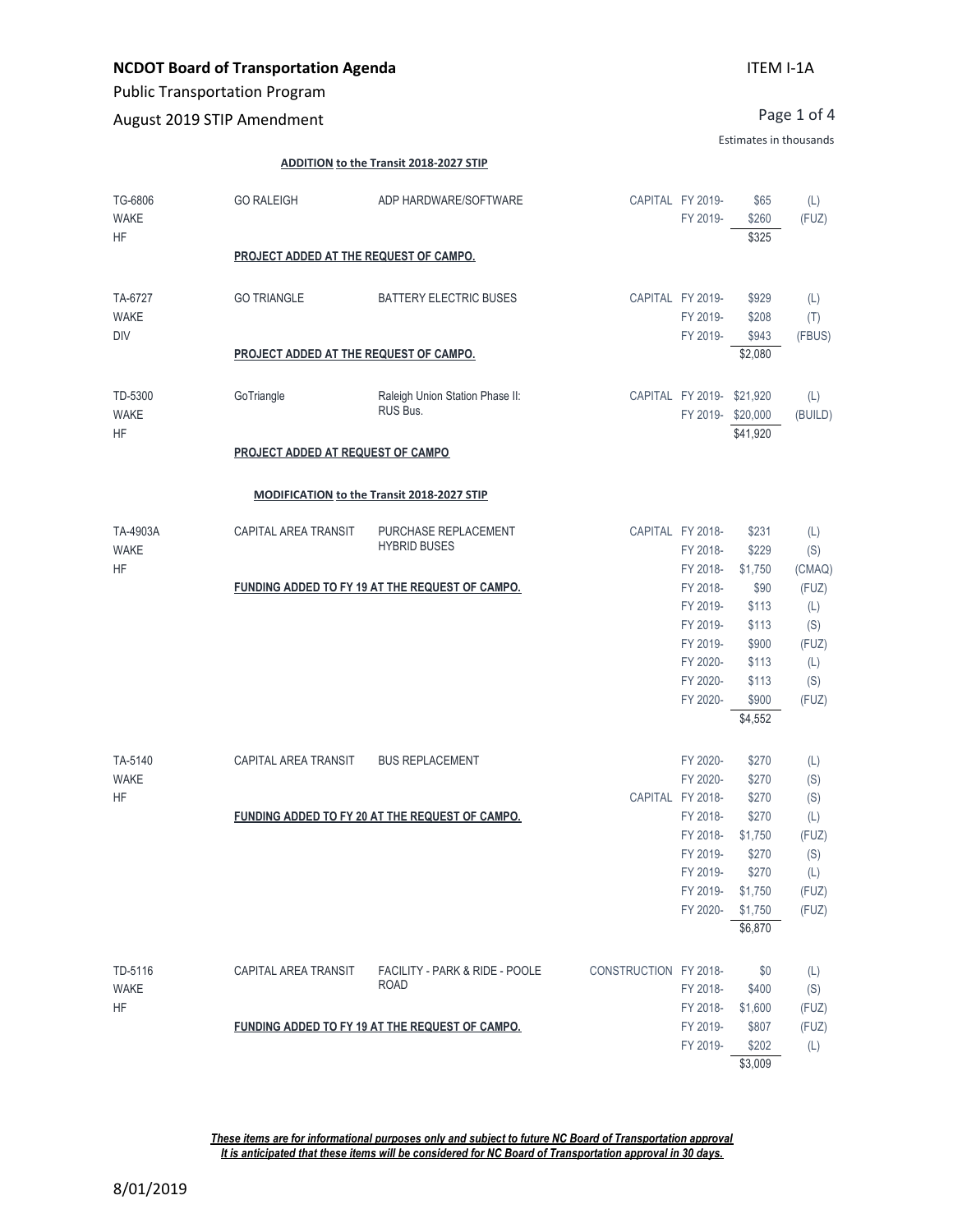Public Transportation Program

August 2019 STIP Amendment

### ITEM I-1A

Page 2 of 4

Estimates in thousands

#### **MODIFICATION to the Transit 2018-2027 STIP**

| TD-5289<br><b>WAKE</b><br><b>DIV</b> | CAPITAL AREA TRANSIT | CNG Fueling-ADD COMPRESSED<br>NATURAL GAS (CNG) FUELING<br>STATION TO GoRALEIGH'S<br>POOLE RD. BUS MAINTANENCE<br>FACILITY.<br>FUNDING ADDED TO FY 2019 AT THE REQUEST OF CAMPO.         | ENGINEERING FY 2018-<br>CONSTRUCTION FY 2018- | FY 2018-<br>FY 2018-<br>FY 2019-<br>FY 2019-<br>FY 2019-                                                                                                                                 | \$62<br>\$245<br>\$629<br>\$2,516<br>\$600<br>\$840<br>\$360<br>\$5,252                                                                                         | (L)<br>(STPDA)<br>(L)<br>(STPDA)<br>(FUZ)<br>(FBUS)<br>(L)                                                          |
|--------------------------------------|----------------------|------------------------------------------------------------------------------------------------------------------------------------------------------------------------------------------|-----------------------------------------------|------------------------------------------------------------------------------------------------------------------------------------------------------------------------------------------|-----------------------------------------------------------------------------------------------------------------------------------------------------------------|---------------------------------------------------------------------------------------------------------------------|
| TG-4792<br><b>WAKE</b><br><b>DIV</b> | CAPITAL AREA TRANSIT | ROUTINE CAPITAL - BUS STOP<br>SHELTERS, BENCHES, SHOP<br>EQUIPMENT, SPARE PARTS,<br>ENGINES, FAREBOX, SERVICE<br>VEHICLES, ETC<br><b>fUNDING ADDED TO FY 19 AT THE REQUEST OF CAMPO.</b> |                                               | CAPITAL FY 2018-<br>FY 2018-<br>FY 2018-<br>FY 2019-<br>FY 2019-<br>FY 2019-<br>FY 2019-<br>FY 2020-<br>FY 2020-<br>FY 2021-<br>FY 2021-<br>FY 2022-<br>FY 2022-<br>FY 2023-<br>FY 2023- | \$500<br>\$4,000<br>\$500<br>\$500<br>\$4,000<br>\$4,480<br>\$1,120<br>\$500<br>\$4,000<br>\$500<br>\$4,000<br>\$500<br>\$4,000<br>\$500<br>\$4,000<br>\$33,100 | (L)<br>(FUZ)<br>(S)<br>(L)<br>(FUZ)<br>(FUZ)<br>(L)<br>(L)<br>(FUZ)<br>(L)<br>(FUZ)<br>(L)<br>(FUZ)<br>(L)<br>(FUZ) |
| TG-4792B<br><b>WAKE</b><br><b>HF</b> | CAPITAL AREA TRANSIT | ADA PARATRANSIT SERVICE                                                                                                                                                                  | OPERATIONS FY 2018-                           | FY 2018-<br>FY 2019-                                                                                                                                                                     | \$225<br>\$900<br>\$225                                                                                                                                         | (L)<br>(FUZ)<br>(L)                                                                                                 |
|                                      |                      | FUNDING ADDED TO FY 19 AT THE REQUEST OF CAMPO.                                                                                                                                          |                                               | FY 2019-<br>FY 2019-<br>FY 2019-<br>FY 2020-<br>FY 2020-                                                                                                                                 | \$900<br>\$238<br>\$238<br>\$225<br>\$900<br>\$3,851                                                                                                            | (FUZ)<br>(L)<br>(FUZ)<br>(L)<br>(FUZ)                                                                               |
| TQ-6953<br><b>WAKE</b><br><b>HF</b>  | CAPITAL AREA TRANSIT | 5310 Operating<br>FUNDING ADDED TO FY 20 AT THE REQUEST OF CAMPO.                                                                                                                        | OPERATIONS FY 2018-                           | FY 2018-<br>FY 2019-<br>FY 2019-<br>FY 2020-<br>FY 2020-                                                                                                                                 | \$300<br>\$300<br>\$300<br>\$300<br>\$300<br>\$300<br>\$1,800                                                                                                   | (L)<br>(FEPD)<br>(L)<br>(FEPD)<br>(L)<br>(FEPD)                                                                     |
| TQ-7006<br><b>WAKE</b><br><b>HF</b>  | CAPITAL AREA TRANSIT | 5310 Admin.<br>FUNDING ADDED TO FY 20 AT THE REQUEST OF CAMPO.                                                                                                                           | ADMINISTRATIVE FY 2018-                       | FY 2019-<br>FY 2020-                                                                                                                                                                     | \$65<br>\$65<br>\$65<br>\$195                                                                                                                                   | (FEPD)<br>(FEPD)<br>(FEPD)                                                                                          |

*These items are for informational purposes only and subject to future NC Board of Transportation approval It is anticipated that these items will be considered for NC Board of Transportation approval in 30 days.*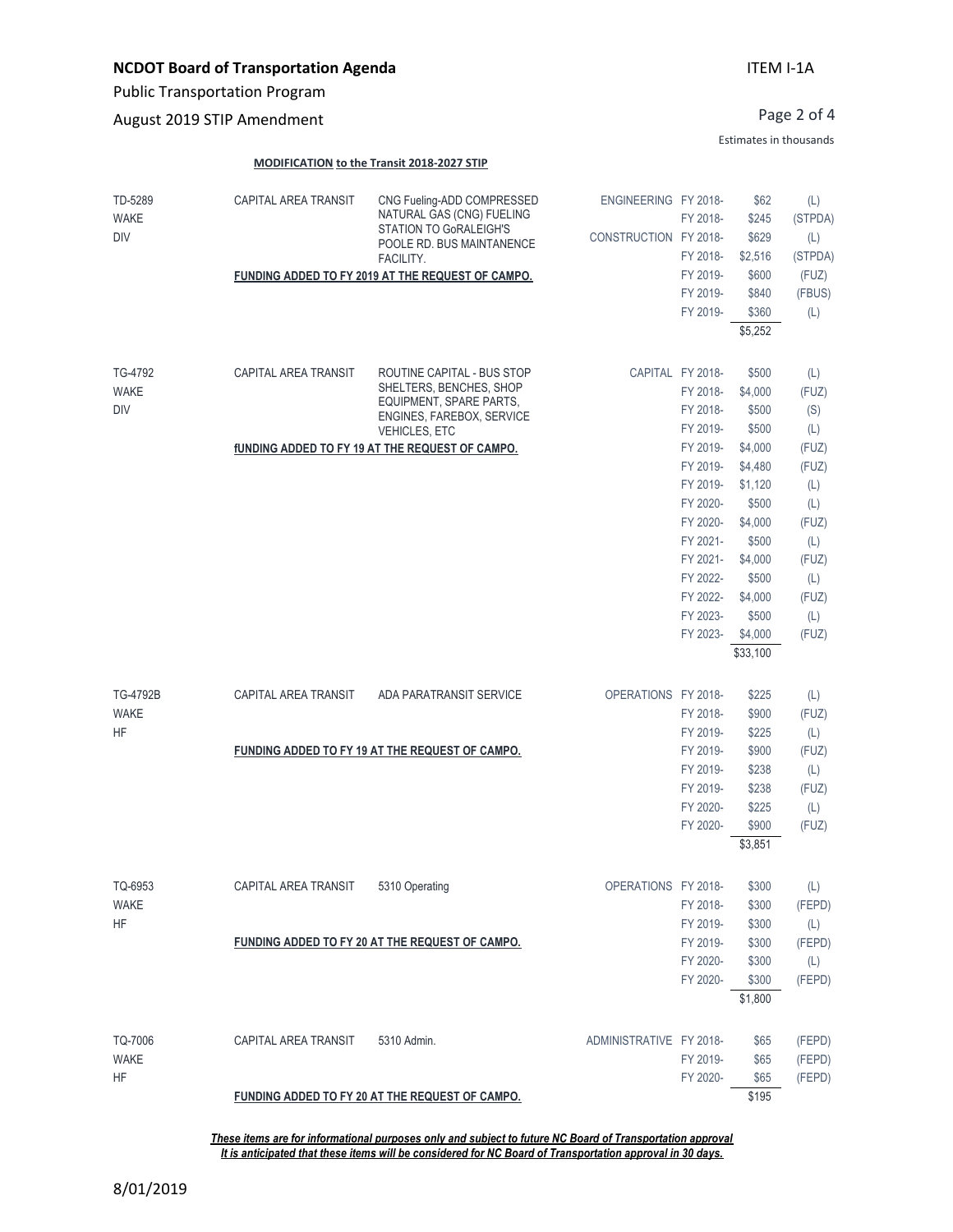# **NCDOT Board of Transportation Agenda**

Public Transportation Program

August 2019 STIP Amendment

Page 3 of 4

Estimates in thousands

FY 2024- \$21 (L) FY 2025- \$21 (L) FY 2025- \$84 (FUZ) \$840

#### **MODIFICATION to the Transit 2018-2027 STIP**

| TQ-9037<br><b>WAKE</b><br><b>HF</b>     | CAPITAL AREA TRANSIT                                                                                     | 5310 Capital                                                                                                                    |                          | CAPITAL FY 2018-<br>FY 2018-<br>FY 2019-     | \$94<br>\$375<br>\$375           | (L)<br>(FEPD)<br>(FEPD)    |
|-----------------------------------------|----------------------------------------------------------------------------------------------------------|---------------------------------------------------------------------------------------------------------------------------------|--------------------------|----------------------------------------------|----------------------------------|----------------------------|
|                                         |                                                                                                          | FUNDING ADDED TO FY 20 AT THE REQUEST OF CAMPO.                                                                                 |                          | FY 2019-<br>FY 2020-<br>FY 2020-             | \$94<br>\$94<br>\$375<br>\$1,407 | (L)<br>(L)<br>(FEPD)       |
| TP-5160<br><b>WAKE</b><br><b>HF</b>     | <b>GO RALEIGH</b>                                                                                        | ALTERNATIVES REFINEMENT<br>AND PROJECT DEVELOPMENT                                                                              | PLANNING/DESIGN FY 2019- | FY 2020-<br>FY 2021-                         | \$1,360<br>\$322<br>\$510        | (L)<br>(L)<br>(L)          |
|                                         | CAMPO.                                                                                                   | FUNDING ADDED TO FY 20 and FY 21 AT THE REQUEST OF                                                                              |                          | FY 2021-                                     | \$510<br>\$2,702                 | (L)                        |
| TA-6716<br><b>CATAWBA</b><br><b>HF</b>  | <b>WESTERN PIEDMONT</b><br><b>REGIONAL</b><br><b>TRANSPORTATION</b><br>PIEDMONT REGIONAL TRANSPORTATION. | Four Replacement Vehicles<br>PROJECT ACCELERATED TO FY 19 AND FUNDING ADD FOR<br>TWO ADDITIONAL BUSED AT THE REQUEST OF WESTERN |                          | CAPITAL FY 2019-<br>FY 2019-                 | \$1,440<br>\$360<br>\$1,800      | (CMAQ)<br>(L)              |
|                                         |                                                                                                          | DELETION to the Transit 2018-2027 STIP                                                                                          |                          |                                              |                                  |                            |
| TG-4753<br><b>GUILFORD</b><br><b>HF</b> | <b>GREENSBORO TRANSIT</b><br><b>AUTHORITY</b>                                                            | Prevenitye Maintenance and<br><b>Passenger Amenities</b>                                                                        |                          | CAPITAL FY 2018-<br>FY 2018-<br>FY 2019-     | \$21<br>\$84<br>\$84             | (L)<br>(FUZ)<br>(FUZ)      |
|                                         | <b>DUPLICATE PROJECT NUMBER.</b>                                                                         |                                                                                                                                 |                          | FY 2019-<br>FY 2020-<br>FY 2020-<br>FY 2021- | \$21<br>\$84<br>\$21<br>\$21     | (L)<br>(FUZ)<br>(L)<br>(L) |
|                                         |                                                                                                          |                                                                                                                                 |                          | FY 2021-<br>FY 2022-<br>FY 2022-             | \$84<br>\$21<br>\$84             | (FUZ)<br>(L)<br>(FUZ)      |
|                                         |                                                                                                          |                                                                                                                                 |                          | FY 2023-<br>FY 2023-<br>FY 2024-             | \$84<br>\$21<br>\$84             | (FUZ)<br>(L)<br>(FUZ)      |

*These items are for informational purposes only and subject to future NC Board of Transportation approval It is anticipated that these items will be considered for NC Board of Transportation approval in 30 days.*